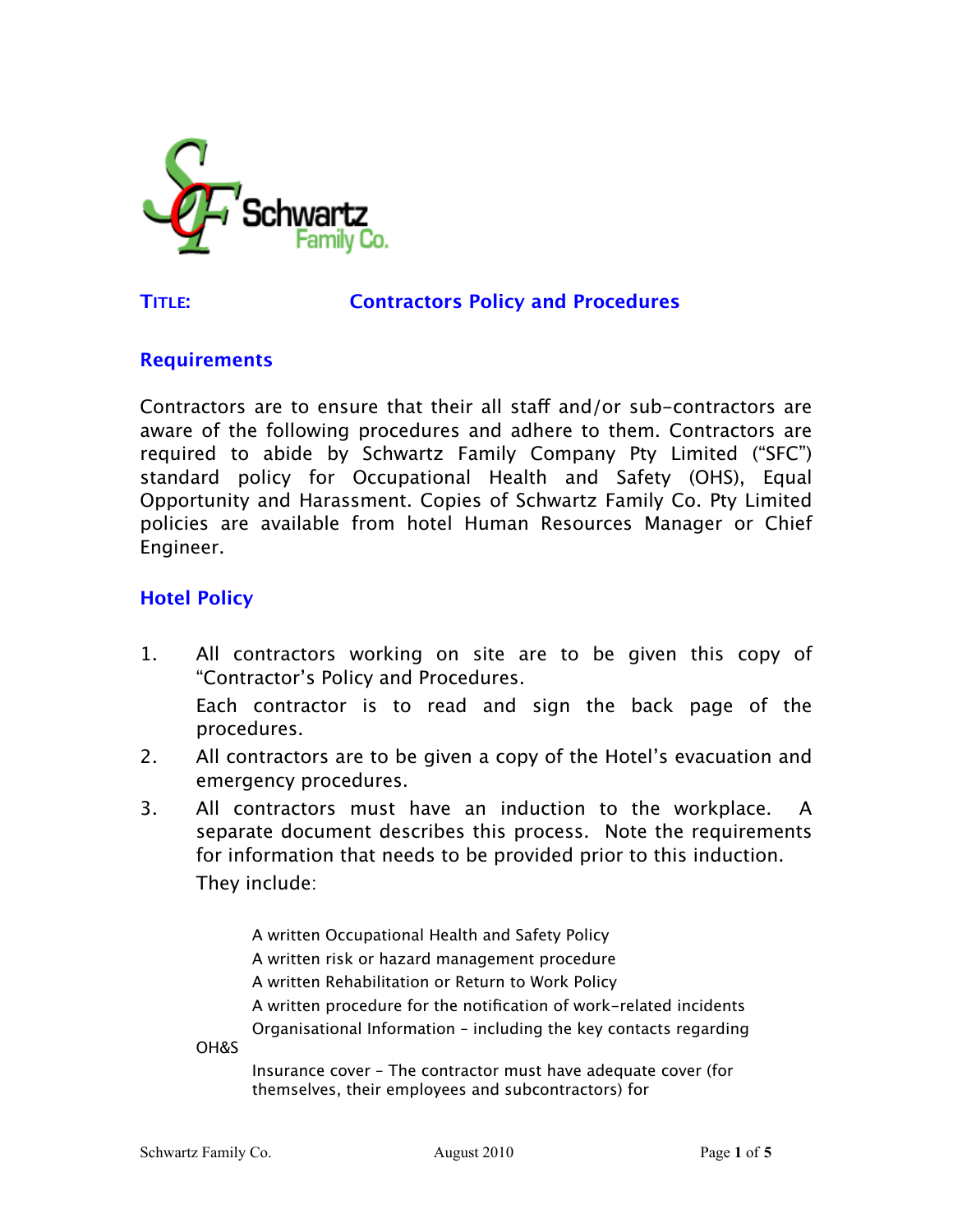- Workers Compensation
- Public Liability and
- Third party Property Insurance.

Safe work procedures – covering the agreed type of work (i.e. this is the contractor's generic risk assessment)

Training qualifications and / or required licences for each of the individuals performing the work and the company (if required) Permit(s) to work (if required), and

Reference checks – which validate a history of safe and responsible work.

During the induction a formal risk assessment will be carried out.

4. All contractors shall strictly comply with the relevant State OS&H Act and Regulations, Australian Standards, Government Legislation, Regulations and Code of Practice.

# **Site Specifics**

- $\circ$  Immediately upon arrival all contractors must obtain a site pass from the hotel's reception or the Engineering Department. This also entails wearing the site pass at all times while on premise working.
- $\circ$  Keys are to be signed out from the hotels reception or the Engineering Department and MUST be signed back in on the same day. They must NOT be kept overnight irrespective of whether work is in progress over consecutive days.
- o Contracted maintenance/service work can NOT proceed without advising the engineering department. Contractors called in to fix equipment MUST notify the engineering department or the Duty Manager/Night Manager if after hours.
- o On completion of any work all contractors must provide the engineering department with a record of works carried out.
- $\circ$  Smoking is prohibited within the Hotels. No smoking is permitted in fire stairs, the Hotel roofs or plant rooms.
- $\circ$  Contractors' attire whilst carrying out work in the Hotels is to be clean, respectable and appropriate for the type of work being undertaken. It must not be offensive.
- $\circ$  Parking is available only at the specified location, and is limited to the period of time that work is being undertaken for the hotel.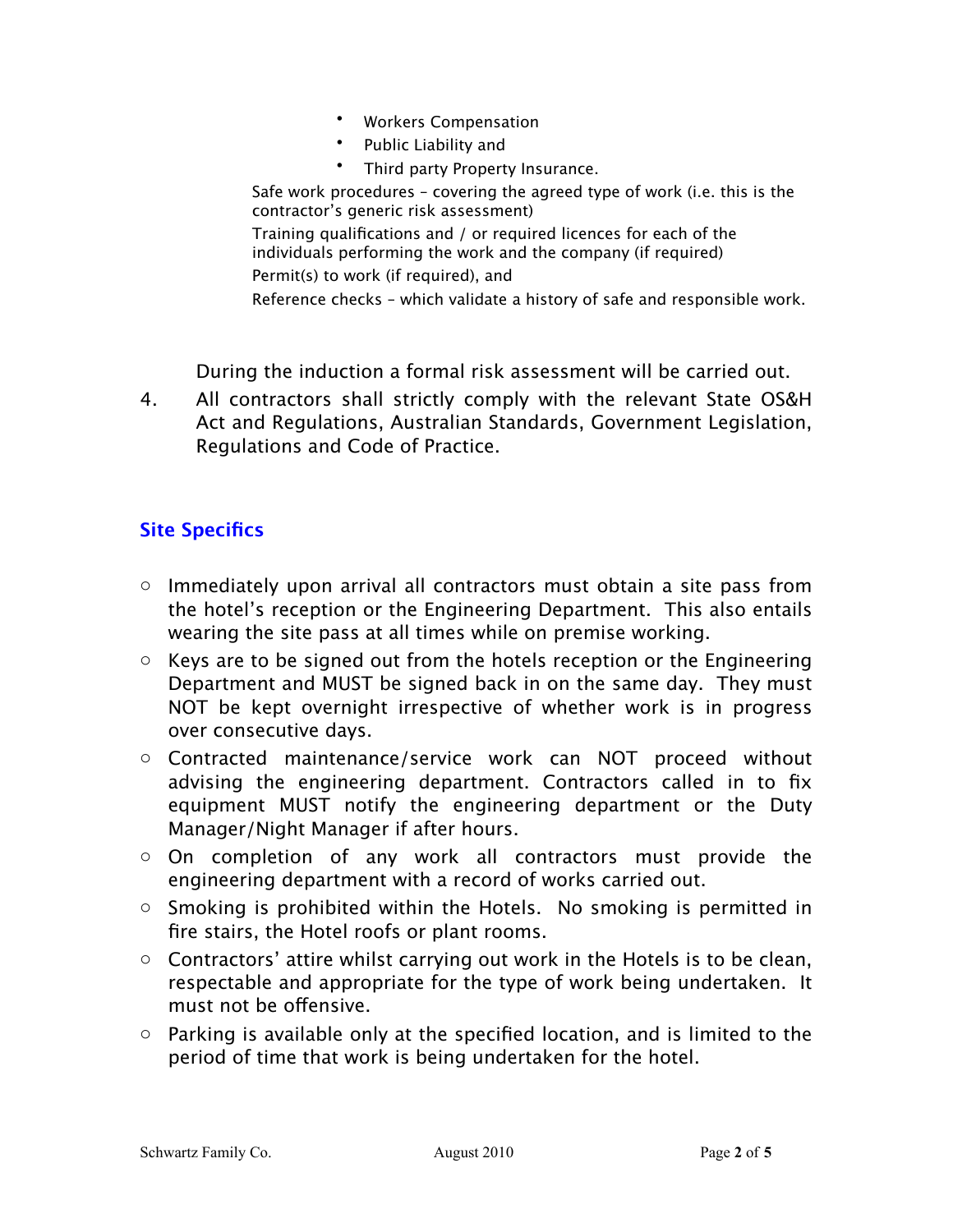- $\circ$  Contractors are only to use the staff elevators and access points, and are to restrict their area of movement to the location of work being undertaken and back of house areas for access purposes.
- o Contractors are not permitted on guest floors unless undertaking scheduled work, or they are staying in house.

### **Work Practices**

- 1. The Hotel reserves the right to engage an independent arbitrator to solve any disputes over the quality of work or interpretation of duties.
- 2. No responsibility is taken by the Hotel for the security of Contractors tools, equipment, personal belongings and vehicles.
- 3. Correct safety procedures are to be followed in all instances as required by the Occupational Health and Safety Act 1983 No. 20 e.g. correct procedures are to be followed when working with hazardous chemicals.
- 4. The Hotels Occupational Health and Safety procedures are available to all contractors, and must be adhered to.
- 5. The Hotel is committed to good environmental practices. Contractors must adhere to the Hotels Environmental Policy.
- 6. Work that will generate excessive noise must be limited to acceptable hours of the day. Permission must be obtained from the Chief Engineer, EAM or the General Manager before noisy work can be undertaken.
- 7 All trade work shall be performed by a licensed trades person, to the standards of normal trade practices and complying with local criteria.
- 8. Copies of work practice policies and plans, and relevant license/s must be supplied to the Chief Engineer within ten (10) working days of this document being sent
- 9. All electrical equipment and extension leads used by the Contractor are to be tested and tagged as per AS/NZS 3760:2003.

## **Responsibilities**

1. The Contractor shall be liable for the repairs of any damages to any surfaces or equipment for the duration of the project or works. .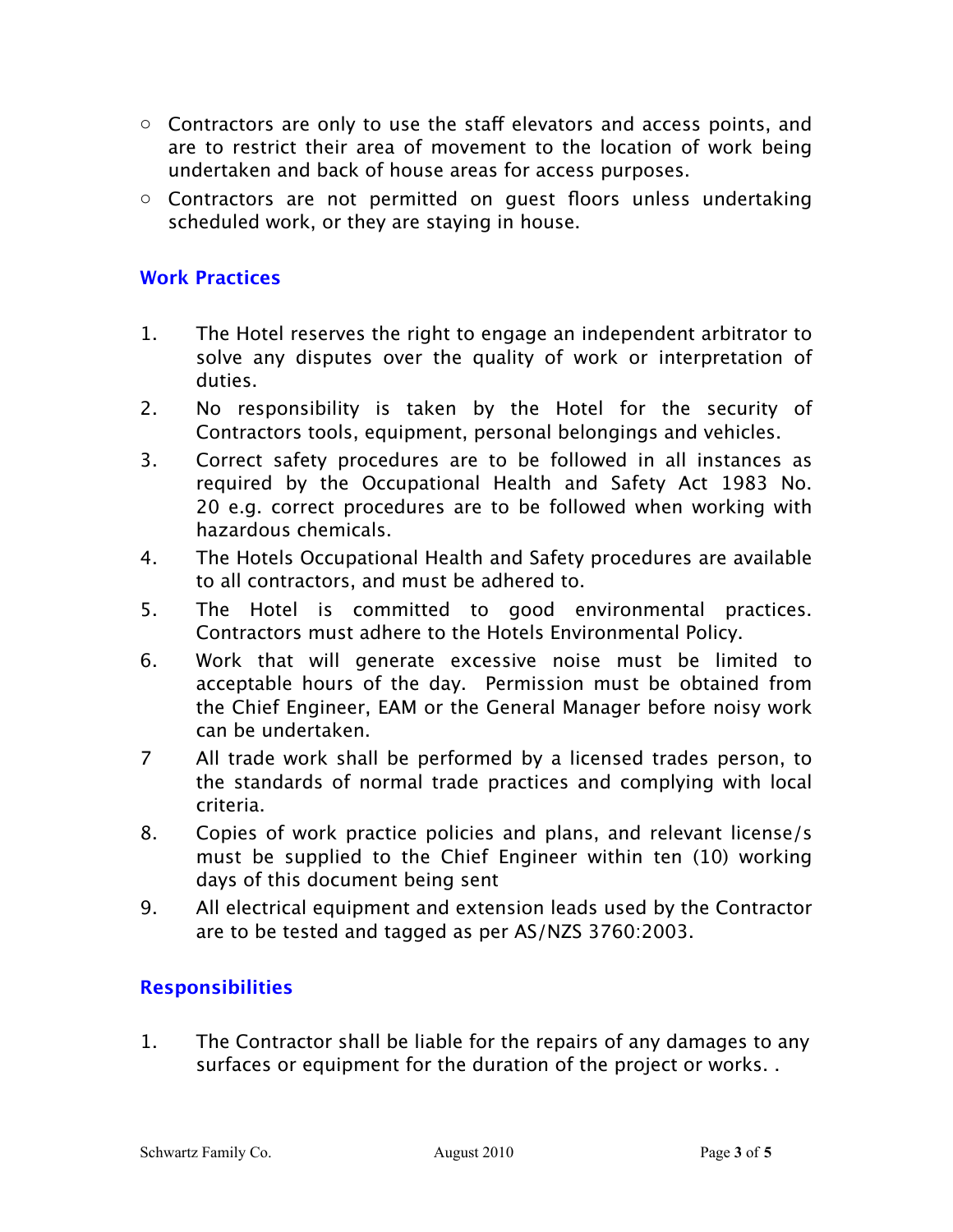- 2. Contractors are not to accept work instructions from Hotel staff other than the Chief Engineer, General Manager, Executive Assistant Manager / Manager on Duty or the SFC building management team
- 3. Contractors shall be fully responsible for any of their workers/subcontractors while on site.
- 4. Any changes to the Safe Work Method Statement shall be in writing and forwarded to the Chief Engineer no later than 24 hours prior to commencement, and a Work & Clearance Permit signed and dated prior by both parties.
- 5. The Chief Engineer is to conduct a site induction with all contractors prior to work commencing. And a regular refresher is to be conducted to combat complacency
- 6. All HOT WORKS, WORKING AT HEIGHTS AND WORK IN CONFINED SPACES are to be recorded on the REQUIRED PERMIT and signed by both parties prior to commencement.
- 7. Failure to comply will result in non-conformance

Date: \_\_\_\_\_\_\_\_\_\_\_\_\_\_\_\_\_\_\_\_\_\_\_\_\_\_

CompanyName:

Contact Name:

Signature acknowledging policies and procedures, and acceptance of these conditions:

### **Please fax or email acknowledgement to:**

## **Schwartz Family Co. Pty Limited Fax 02 9369 0000**

 **Email: sfc@schwartz.com.au** 

Schwartz Family Co. **August 2010** Page 4 of 5